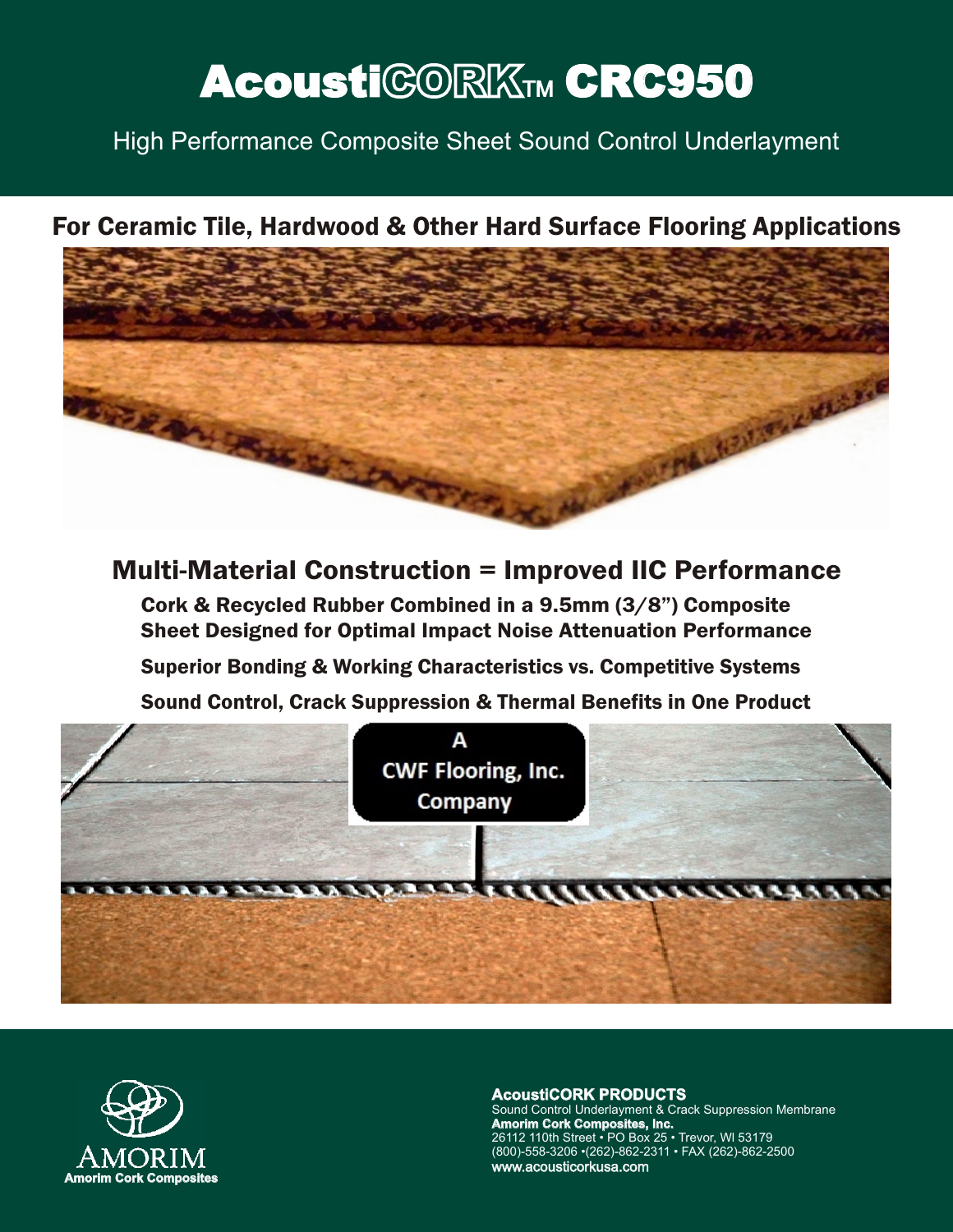# AcoustiCORKTM CRC950

## High Performance Composite Sheet Sound Control Underlayment

AcoustiCORK™CRC950 utilizes Multi-Material composite technology to create a product with several resonance frequencies. This results in superior IIC (Impact Isolation Class) performance than can be achieved with a single homogeneous layer of a similar thickness. The 100% Cork top laver provides the optimal bonding surface for the mortars and adhesives used for finished flooring products, while the Cork and Recycled Rubber granule blend layer provides improved resilience and impact sound attenuation. The composite construction provides the structural integrity required for direct bond ceramic tile installations. Only 9.5mm (3/8") thick, it provides the performance required to meet or exceed most building code, developer or condominium associations requirements, even when there is no sound rated ceiling assembly present, without creating excessive thickness and/or transition issues. It is compatible with virtually all types of hard surface finished floor materials.

#### **ACOUSTICAL LABORATORY TESTING**

AcoustiCORK™CRC950 was tested at NGC Testing Services, an independent testing laboratory accredited by NVLAP and the US Dept of Commerce, for Impact Isolation Class (IIC) in accordance with ASTM E 492-04 and ASTM E 989-89 and for Sound Transmission Class (STC) in accordance with ASTM E 90-04 and ASTM E413-04. The results of this testing are shown in the table below:

| <b>Solid Concrete Slab Thickness</b> | <b>Finished Floor Assembly</b>      | <b>Sound Transmission Class</b> | <b>Impact Isolation Class</b>     |
|--------------------------------------|-------------------------------------|---------------------------------|-----------------------------------|
| (With No Sound Rated Ceiling)        | <b>Description (No Sound Rated)</b> | (STC) Rating for the Total      | (IIC) Rating - 8" Concrete Slab   |
| Assembly)                            | Ceiling Assembly)                   | <b>Floor/Ceiling Assembly</b>   | <b>Direct Bonded Ceramic Tile</b> |
|                                      | <b>Direct Bonded Ceramic Tile</b>   | STC 56                          | IC <sub>52</sub>                  |

[CRC950 Cork Underlayment](http://cartwheelfactory.com/cork-underlayment.html)

#### **FIELD ACOUSTICAL TESTING**

**AcoustiCORK™CRC950 has been tested in Field conditions in accordance with ASTM test methods E 1007 and E 989. This testing was performed by Octave Acoustique Acoustical Consultants of Saint-Laurent-de-l'lle-d'Orleans, Quebec, Canada.** 

| <b>Solid Concrete Slab Thickness</b> | <b>Baseline FIIC Rating of Bare</b> | <b>Flooring Assembly</b>          | Total FIIC Rating for 8" Slab |
|--------------------------------------|-------------------------------------|-----------------------------------|-------------------------------|
| (With No Ceiling Assembly)           | <b>Concrete Subfloor</b>            | <b>Description</b>                | & Ceramic Tile Flooring       |
|                                      |                                     | <b>Direct Bonded Ceramic Tile</b> | <b>FIIC 56</b>                |

#### **STRUCTURAL PERFORMANCE TESTING**

**AcoustiCORK™CRC950 has been tested for structural performance in a direct bonded ceramic tile application in accordance with ASTM C-627 (Robinson Wheel Test) and received a Residential Rating. The composition cork layer of AcoustiCORK™ CRC950 has passed the Shear Bond Testing requirements for bonding with thin-set mortars (ANSI 118.1 & .4) in accordance with ASTM C- 482- Modified Bond Strength (Membrane). The testing was performed by the Tile Council of North America.** 

#### **ENVIRONMENTAL BENEFITS**

**AcoustiCORK™CRC950 meets many of the criteria of the organizations that promote and support green building initiatives. ™ The use of AcoustiCORK in your project can help it qualify for credit points under the LEED Green Building Rating System in the following areas:**

- **MR 4.1 5% Minimum Recycled Content of total building materials (approx. 85% recycled content by weight)**
- **MR 6 Specifying rapidly renewable building materials for 5% of total building materials.**
- **MR 7 The Use of a minimum of 50% of wood-based materials certified in accordance with the Forest Stewardship Council guidelines. (FSC Certified Content AcoustiCORK Available)**
- **EQ 4.1 Low Emitting Materials Adhesives & Sealants (Adhesives Specified meet SCAQMD Rule 1168)**
- **. EQ 4.4 Composite wood or agri-fiber products must contain no added urea-formaldehyde resins**

#### **INSTALLATION ADVANTAGES**

**AcoustiCORK™CRC950 is thin (3/8") light in weight and easy to install, yet it provides superior impact noise attenuation when compared to other direct bond systems of similar thickness in bonded tile applications. It is compatible with virtually all types of flooring adhesives, resulting in reduced labor and material costs and a lower total installed cost than many competitive systems.**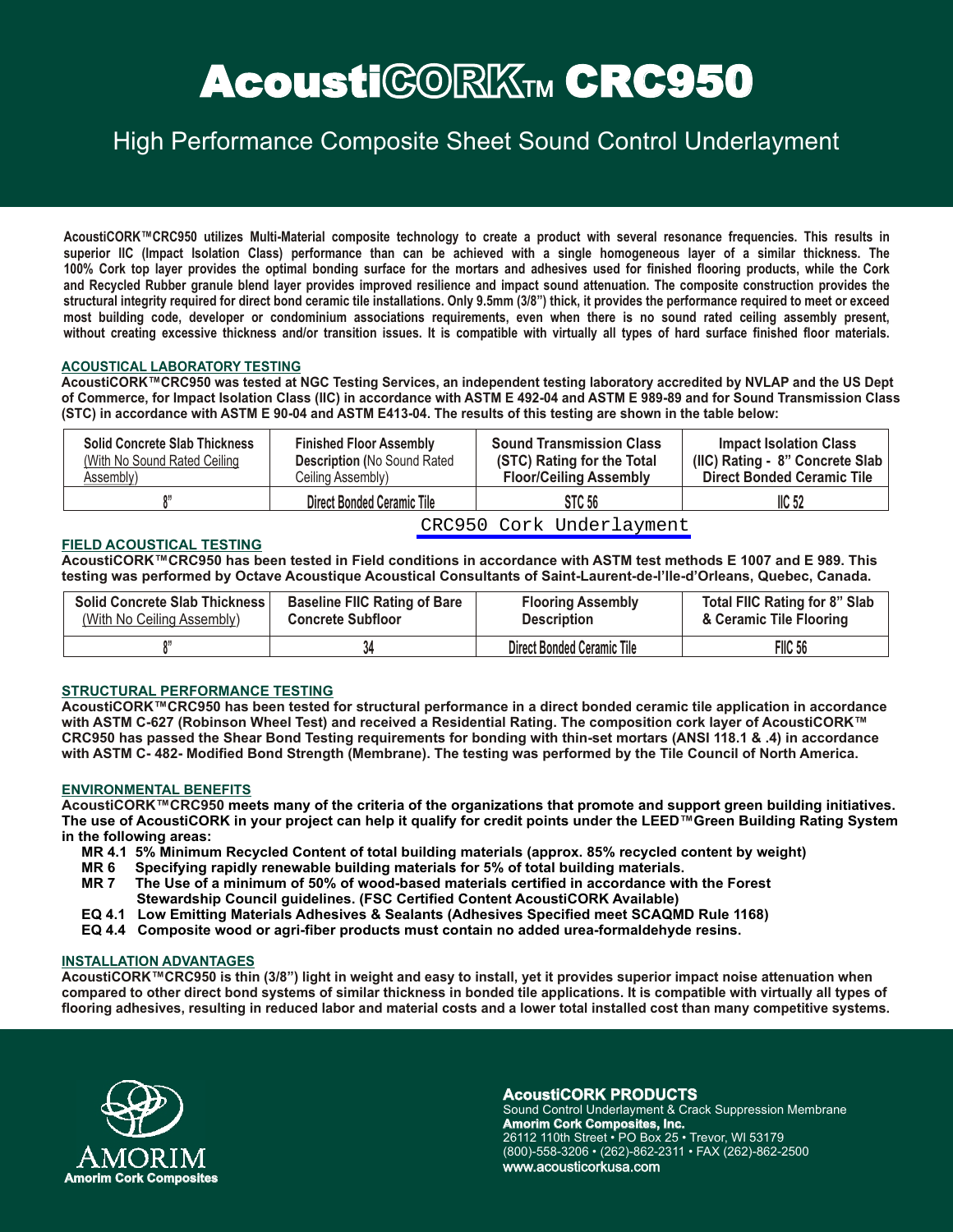# AcousticORK. GRC950

### 9.5mm Composite Sheet Sound Control Underlayment

The following installation instructions are a recommendation, but are not intended as a definitive project specification. They are presented in an attempt to be used with recommended installation procedures, as published by the Tile Council of America and as specified in the American National Standards Institute.

#### **SUBFLOOR**

- 1. All subfloor work should be in accordance with the recommended procedures as published by the Tile Council of America and the American National Standards Institute (ANSI).
- 2. Concrete subfloor should be level, properly sloped and structurally sound
- 3. Inspect concrete subfloor for any open cracks and fill with a high-grade epoxy filler.
- 4. Remove any excess concrete lumps or residue that may interfere with the installation of the AcoustiCORK CRC950 underlayment.

#### **PERIMETER ISOLATION STRIP**

- Install the precut 3/4" wide, 6mm thick perimeter isolation barrier vertically around the perimeter of the entire floor including any openings or protrusions such as electrical boxes, heating ducts, cold air returns, columns or pipes in the subfloor installation. The perimeter isolation strip MUST be installed prior to AcoustiCORK CRC950 underlayment being installed
- $2<sup>1</sup>$ Remove the release liner from the self-adhesive backing and place flat against the wall, flush to the floor.
- $3<sub>1</sub>$ After positioning, press the isolation barrier firmly into place at all wall and vertical partitions surrounding the perimeter using the AcoustiCORK underlayment material.
- Never mechanically fasten the isolation barrier, as this  $4<sub>1</sub>$ will severely diminish the acoustical performance of the entire sound rated floor system.
- After the finished floor is installed the perimeter 5. isolation barrier should be trimmed flush with the surface of the finished floor.

#### **ACOUSTICORK CRC950 UNDERLAYMENT for DIRECT BONDED CERAMIC TILE FLOORS**

- Starting in one corner of the room, snap a chalk line  $1_{-}$ 24" from the edge of the perimeter isolation barrier installed at the floor/wall junction.
- Using a properly sized U or V-notched trowel  $2.$ (minimum 3/32") apply a 100% Polyurethane wood flooring adhesive in the area between the chalk line and

### **INSTALLATION INSTRUCTIONS Ceramic Tile - Direct Bonded on a Concrete Slab Subfloor**

the wall down the entire length of the area to be covered on the subfloor.

- $\mathbf{3}$ Lay the AcoustiCORK CRC950 sheets, with the Rubber/Cork (Black& Tan) side facing down toward the subfloor, into the bed of adhesive applied, butting the sheets tightly against the perimeter isolation barrier already installed. Trim the last sheet to length to fit the space available.
- Snap another chalk line 24" from the edge of the  $\overline{4}$ previously laid sheets and repeat the process of applying the adhesive and installing the sheets, starting with a  $\frac{1}{2}$  sheet on alternating rows to stagger the seams. Repeat the process for the balance of the room.
- $\mathcal{S}$ Proceed to cover the entire room, making sure the sheets are tightly butted together, without gaps. Roll the floor area in both directions using a 100# roller, to endure the sheets are firmly embedded in the adhesive. Never mechanically fasten the sheets to the subfloor, as this will severely diminish the acoustical value of the product.
- 6. After completion, the AcoustiCORK CRC950 underlayment should cover the entire floor area without gaps and be securely bonded with the joints tightly butted.

#### **CERAMIC TILE INSTALLATION**

- $1<sub>1</sub>$ Follow the tile and setting material manufacturers recommended instructions for the installation of the finished floor tile conforming to ANSI A108 1 A, B, C and A108.5, depending on the method of installation. Direct bonded applications of tile should be installed with a Latex Modified Thin-Set Mortar compliant to ANSI 118.4.
- $\overline{2}$ . After the tile floor is installed and grouted, visually inspect and remove, where necessary and excess mortar or grout that is in contact with any walls or protrusions in the floor. Failure to do so may greatly diminish the acoustical performance of the system.
- Trim the Perimeter Isolation Barrier, previously 3 installed, flush with the surface of the finished floor
- $\overline{4}$ Prior to the installation of any base or trim, a bead of non hardening acoustical grade sealant should be installed on the top edge of the trimmed Isolation Barrier.
- If a tile wall or cove base is to be installed, the space 5. between the floor tile and the tile base should not be grouted. A non-hardening flexible color matching sealant should be used to fill this joint.
- 6 If baseboard or shoe molding detail is required, leave a minimum 1/8" gap between the finished floor and the bottom of the shoe or baseboard. This gap can be filled with a non-hardening, color matching, paintable or clear Acquetical Grade Sector